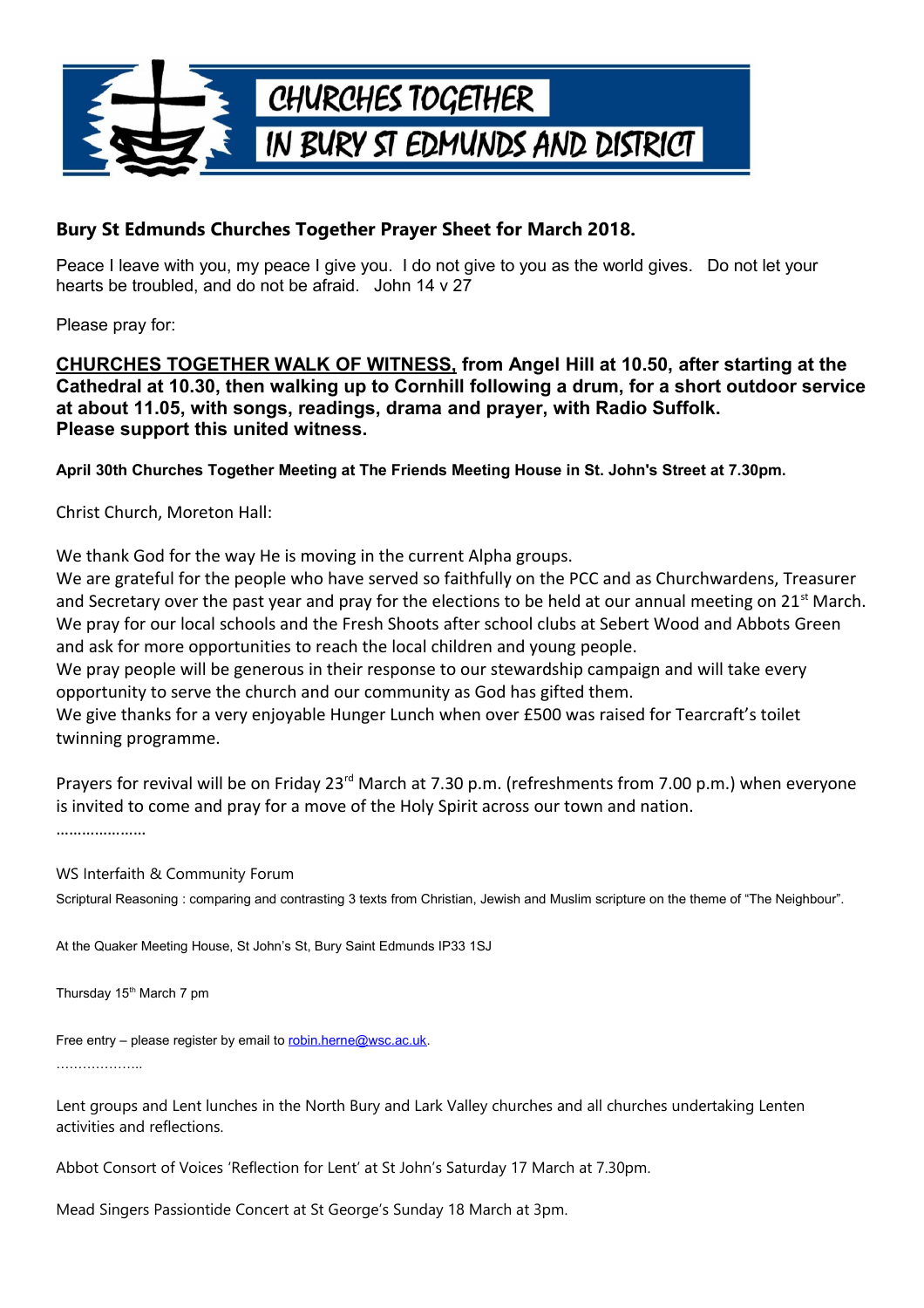Culford Choral Society at All Saints' Bury Sunday 18 March at 7.30pm.

The Bishops' Pilgrimage (Bishop Martin and Bishop Mike) reaches the Lark Valley on Tuesday 27 March and continues into Bury on Wednesday 28. The Chrism Mass then takes place at the Cathedral on Maundy Thursday 29 March at 11.30am.

In North Bury and Lark Valley Commemorations of the Last Supper take place on Maundy Thursday 29 March at All Saints' Bury at 7pm, Culford at 7.30pm and St John's at 8pm. This is followed at St John's by a Watch until Midnight at the Altar of Repose.

Good Friday 30 March Church Together Act of Witness details and other Good Friday services.

Holy Saturday 31 March North Bury and Lark Valley Churches gather at St John's for Easter Eve Ceremonies at 8pm.

Pray for all our churches celebrating the resurrection on EASTER DAY SUNDAY 1 APRIL

Passion Sunday 18<sup>th</sup> March, Music for Passiontide with The Mead Singers at St George's Church 3.00 pm. All are welcome.

------------------------------------------------------------------------------------

## BURY DROP IN

Please pray for the volunteers and guests. The Drop In is now located at Trinity Methodist Church whilst building work is being done to the Elven Centre. Please pray for:

- the guests and the problems they have to face. Now over 60 guests attending each session
- The volunteers their faithfulness in helping the guests either cooking or befriending or in a leadership role
- More volunteers as the organisation continues to grow
- Clothes and toiletries for the guests

Pray for the Night Shelter in Bury St. Edmunds, for our churches and witness in our community, and for our national life.

Other prayer items:

- Who Cares? Initiative Please pray that God will help us to work together across the town (and County!) to bring good news of Jesus to people who hurt.
- pray for those who have recently lost a loved one.
- youth work would grow and prosper.
- small Church weekly service for children/parents/carers Thursdays at 3.30 pm at St Johns Church.
- Theresa May and our MPs Brexit
- BCY a replacement for Matt and school activities

You may wish to visit our website: <http://together.ourchurchweb.org.uk/stedmundsbury/>.

If you have a subject needing prayer or something to offer in praise, please email Jenny at [jennytroll615@btinternet.com.](mailto:jennytroll615@btinternet.com) We produce a Prayer and Praise Sheet each month – and it is a great way to celebrate God's work as well as bringing attention to projects and services in your church.